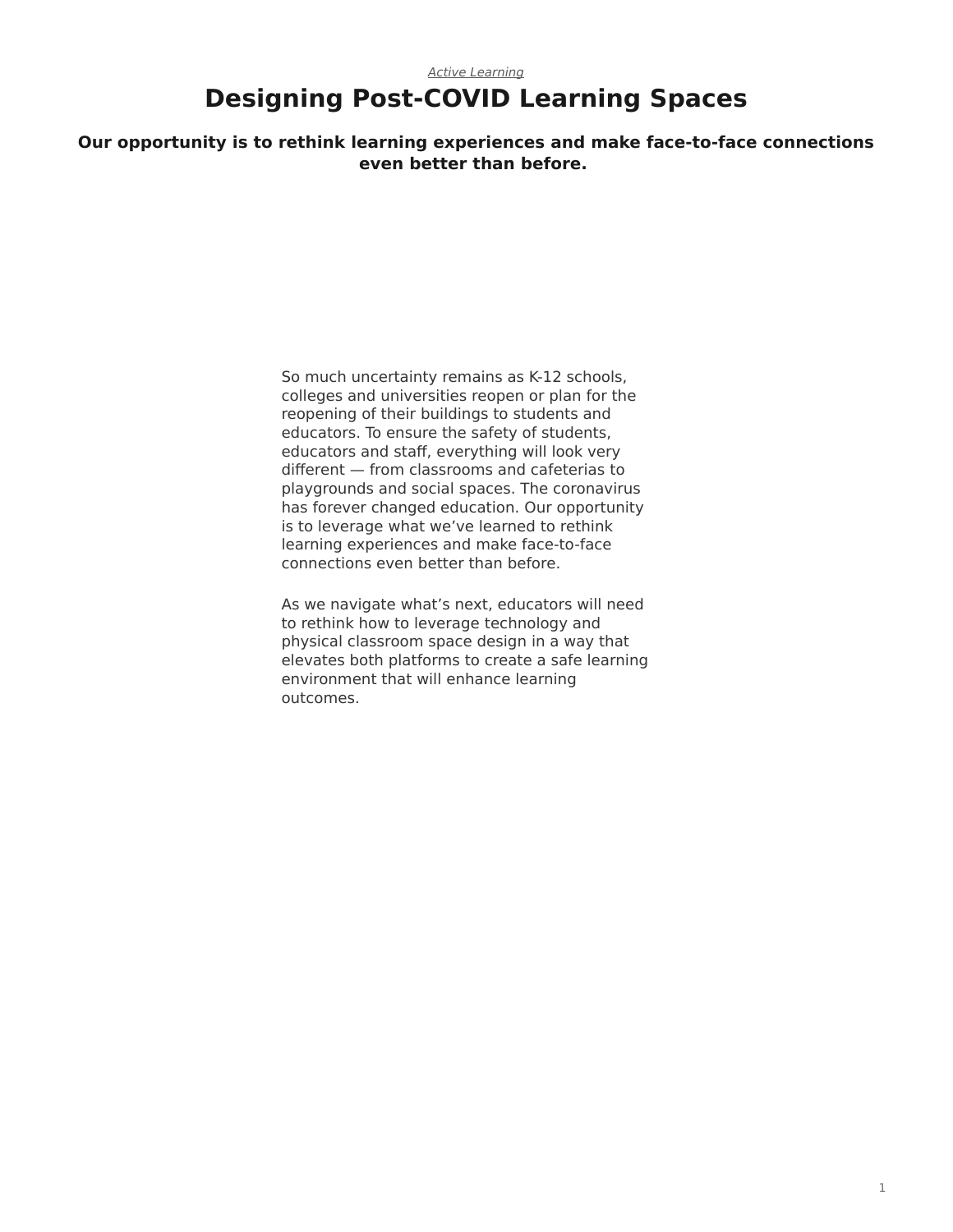## **Wave 1: Responding in the Now**

In the immediate, the most important priority will be to welcome some students and educators back to an environment that keeps them as safe as possible and helps them feel safe as well. Educational institutions may bring staff and students back with staggered daily and weekly schedules for classes and activities – with a combination of in-person and remote learning. Consider the difference between reading and music for K-12 or a science lab and a psychology lecture for higher education? Small changes to the physical space will be necessary to allow for physical distancing. This can often be done by using existing furniture and adding a few new elements to the space to prevent disease transmission.

**Design ideas:** Strategies include limiting classroom and meeting room capacity, repurposing larger unused spaces like gyms and libraries for classes, having students remain in one location while teachers move from class to class, adding barriers, changing the configuration and placement of desks to observe six feet physical distancing guidelines and ensure people aren't facing one another, frequent cleaning and more support for those still learning from home.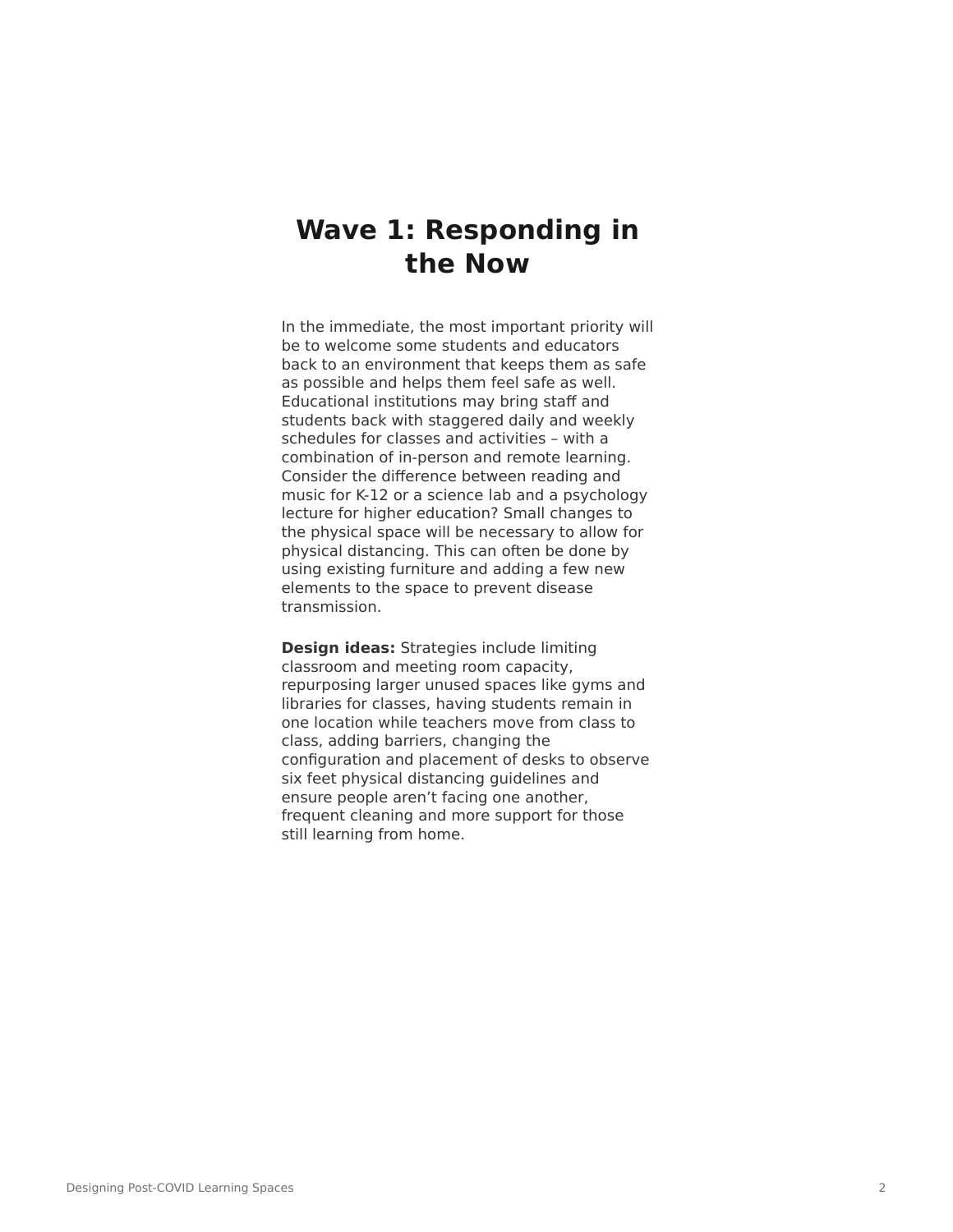# **Wave 2: Planning for the Near-Term**

In the next stage, learnings from the first wave of staggered class and activity schedules will allow administrators to bring back most or all inperson classes and activities. As scientists discover more about how COVID-19 behaves, additional guidance will help create even safer environments. Learning settings and common spaces will need to be changed to accommodate more people while still following the best science-based evidence we have on infection control.

**Design ideas:** Solutions include designing for disinfecting by using smooth, easy-to-clean surfaces and introducing barriers that deflect the virus. Embrace how technology and the physical environment can work together to create better blended learning experiences — introduce more large-scale collaboration devices like the Microsoft Surface Hub 2S and Steelcase Roam Mobile Cart to support standing connections that can happen in open air environments.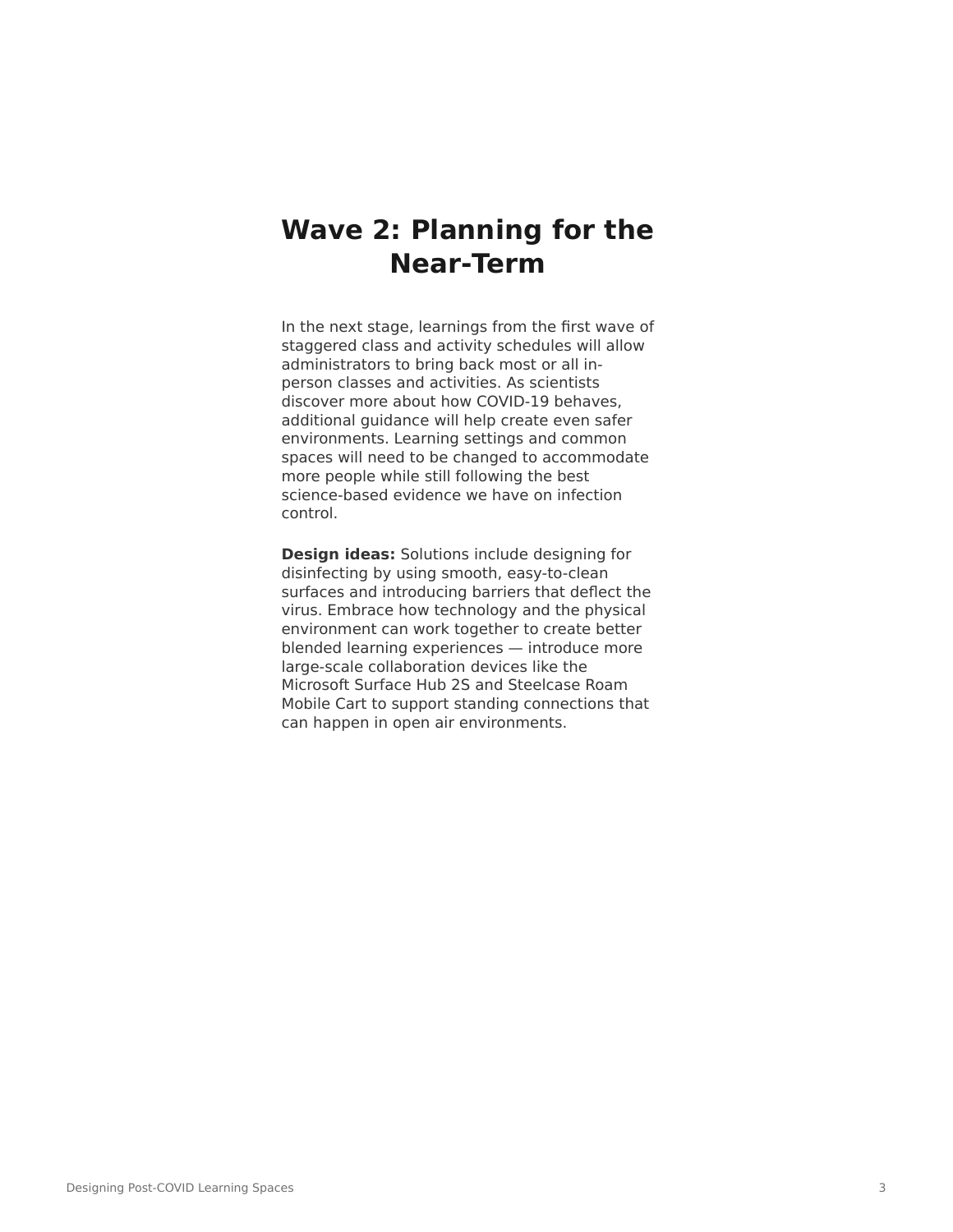## **Wave 3: Looking Toward the Far**

There will be an urgency to move from "good enough" to "excellence." As we look toward the future, learning spaces will be reinvented to enhance the benefits that face-to-face educational experiences can offer. Pedagogies and calendars will consider which activities are best online and in person, and our spaces will need to reflect those new priorities. There will be greater emphasis on safely supporting social and spontaneous learning in addition to finding new ways to enhance a scholarly atmosphere and energy in the physical environment that can't be replicated online.

**Design ideas:** This means educational space planning paradigms of the past, driven by density and cost, need to shift. Flexible and fluid spaces will better support the adaptability expected of educators and students. And enhanced blended learning connections will bring online and physical experiences together to create an elevated sense of community.

Many parents and student supporters have come to realize the tremendous value of great educators and educational systems during the pandemic. Learning institutions that have been most successful have had a robust blended learning platform, student-led educational experiences and have created a community of support for all students. Those who try to hold too tightly to the past may fail to excel as they try to navigate what's next. In the future, schools and campuses will be more important than ever.